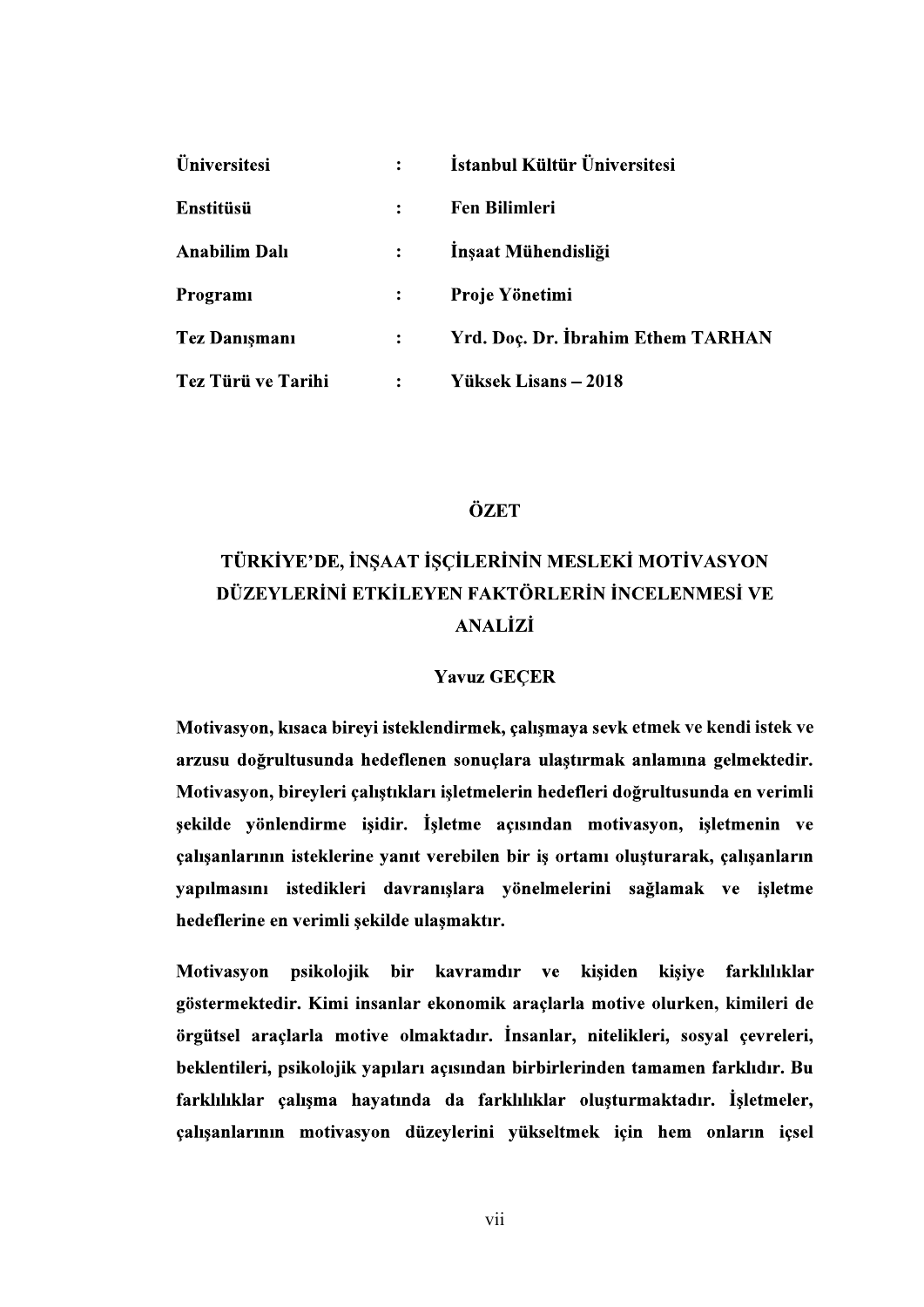durumlarını iyi analiz etmeli, hem de uygulanacak olan dışsal motivasyon faktörlerini iyi seçmelidir.

İnsaat sektörü gibi dinamik, sürekli değişkenlik gösteren, yüksek risk ortamları olan ve iş güvenliği konularının takibinin çok zor olduğu işletmelerde çalışanların motive olabilmelerini sağlamak ve onlardan verim alabilmek son derece önemlidir. Bu çalışmanın amacı; Türkiye'de çalışan inşaat işçilerinin motivasyon düzevlerini etkileven faktörlerin demografik özelliklerine göre kıvaslanmasını incelemek ve calısanların fiziksel, örgütsel ve psiko-sosyal motivasyon faktörlerinin hangilerinden daha fazla etkilendiğini ortaya çıkarmaktır.

Bu tez çalışmasında öncelikle motivasyon kavramına, sürecine ve çalışanların motivasyonunu etkileyen faktörlerin açıklanmasına yer verilmiştir. Devamında inşaat sektöründe motivasyon kavramına değinilmiş ve geçmişte yapılmış olan calismalar incelenmistir. Daha sonra insaat sektöründe calisan 200 kisive vapılan anket uygulamasının analizleri yapılmıştır. Son olarak bulgular dahilinde sonuç ve öneriler verilmiştir.

Anahtar Kelimeler: Motivasyon, Motivasyon faktörleri, Türk insaat sektörü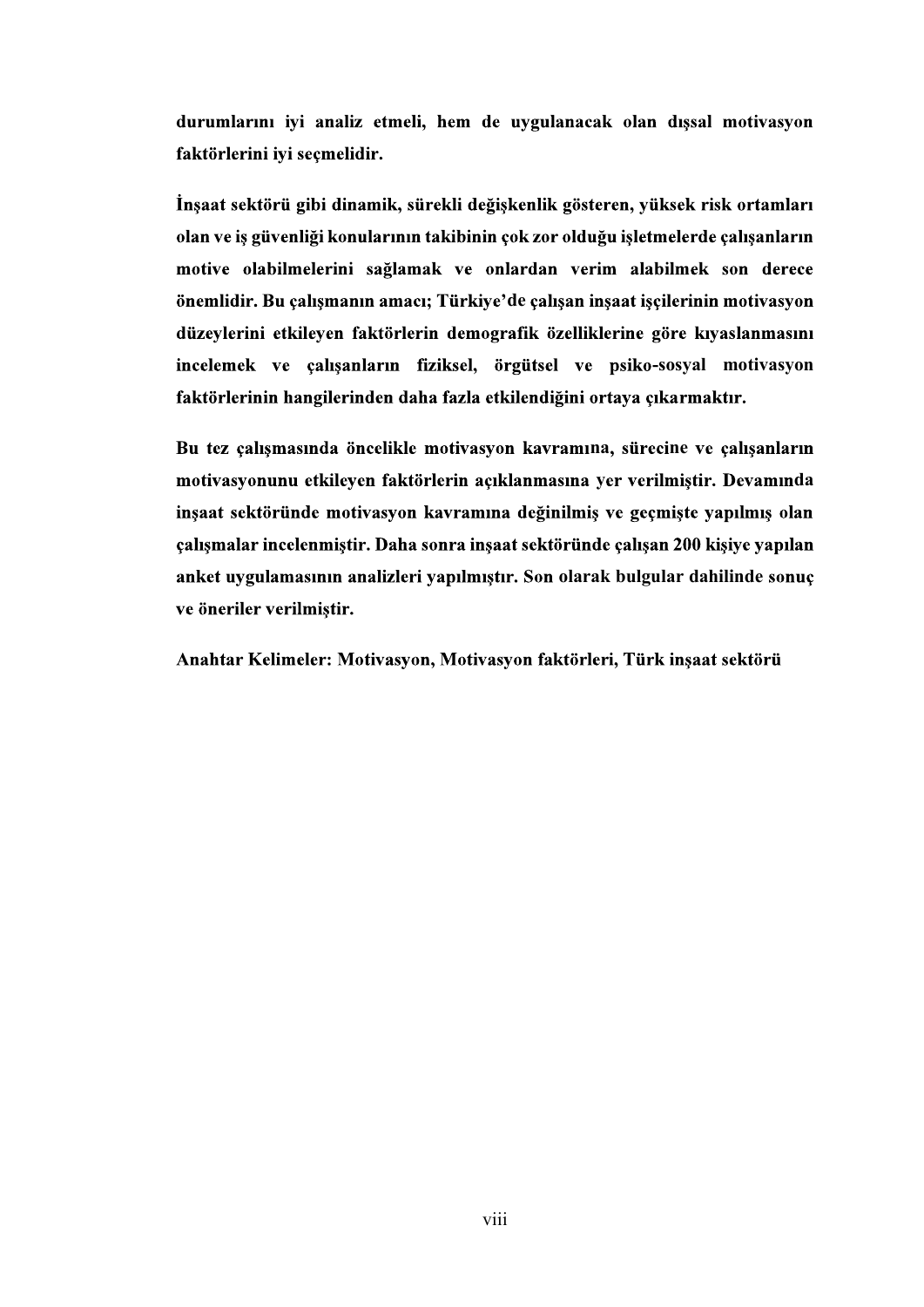| <b>University</b>           | $\ddot{\cdot}$       | İstanbul Kültür University         |
|-----------------------------|----------------------|------------------------------------|
| <b>Institute</b>            |                      | <b>Institute of Science</b>        |
| <b>ScienceProgramme</b>     | $\ddot{\cdot}$       | <b>Civil Engineering</b>           |
| <b>Programme</b>            |                      | <b>Project Management</b>          |
| <b>Supervisor</b>           |                      | Yrd. Doç. Dr. İbrahim Ethem TARHAN |
| <b>DegreeAwardedandDate</b> | $\ddot{\phantom{1}}$ | $MS - 2018$                        |

#### ABSTRACT

### **Yavuz GECER**

## INVESTIGATION AND ANALYSIS OF THE FACTORS AFFECTING PROFESSIONAL MOTIVATION LEVELS OF CONSTRUCTION WORKERS IN TURKEY

Motivation means briefly motivating the individual, driving them to work and reaching the desired results in the direction of their wishes and desire. Motivation is the job of directing individuals to work in the most efficient way in line with the objectives of businesses. In terms of business, motivation is to create a business environment that responds to the demands of the business and its employees, to ensure that employees are directed towards the behaviors they want to achieve, and to achieve business goals in the most efficient way.

Motivation is a psychological concept and it shows differences from person to person. While some people are motivated by economic means, others are motivated by organizational means. People are completely different from each other in terms of qualities, social circles, anticipations, psychological structures. These differences also constitute differences in working life. In order to increase the motivation levels of employees, businesses should analyze their internal situations well and choose the external motivation factors to be applied well.